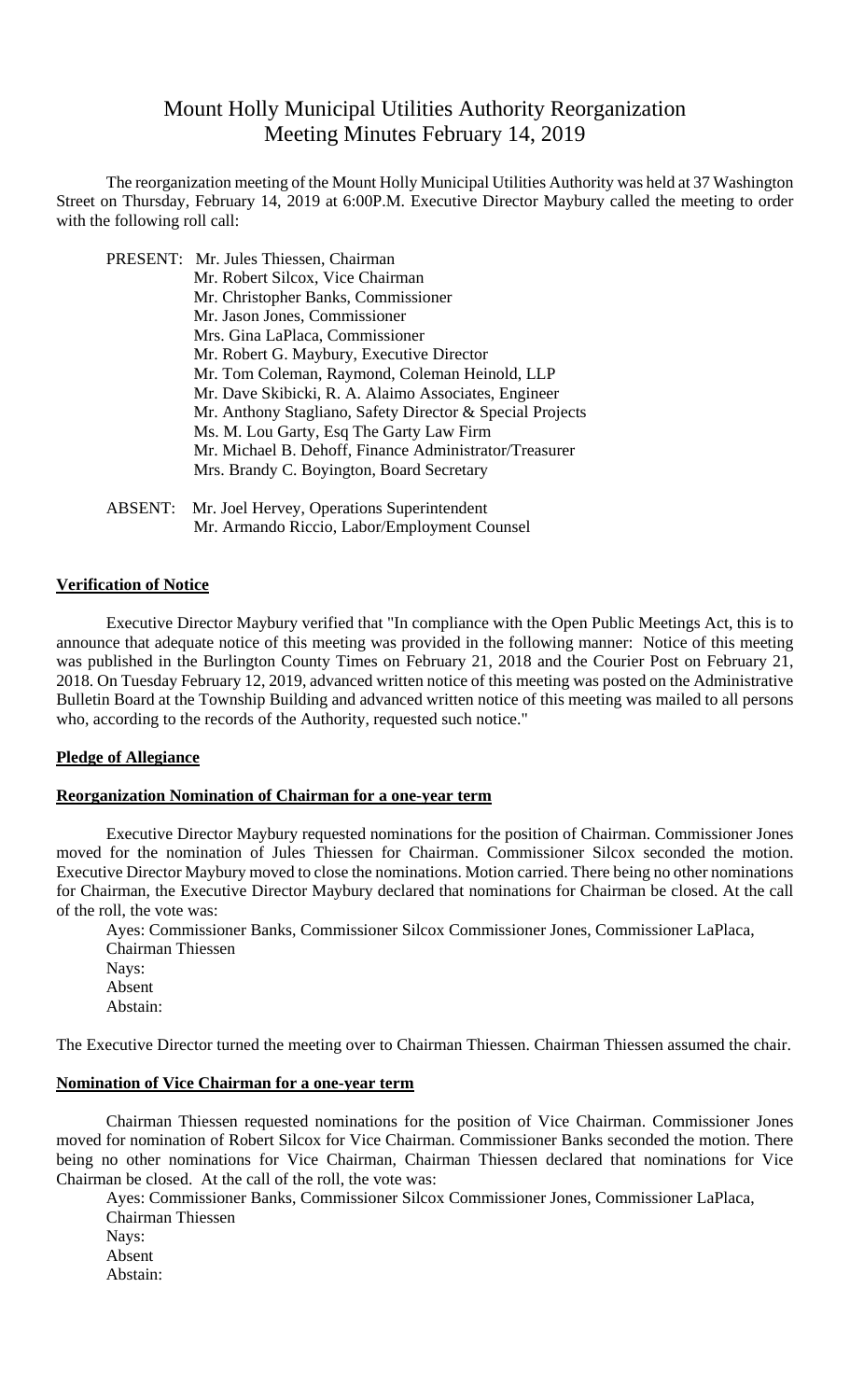## **Nomination of Treasurer**

 Chairman Thiessen requested nominations for the position of Treasurer. Chairman Silcox nominated Michael Dehoff for the position of Treasurer. Commissioner Jones seconded the motion. Chairman Thiessen moved to close the nominations. Motion carried. There being no further nominations for Treasurer, Chairman Thiessen declared the nominations for Treasurer closed. At the call of the roll the vote was:

Ayes: Commissioner Banks, Commissioner Silcox Commissioner Jones, Commissioner LaPlaca, Chairman Thiessen

Nays: Absent

Abstain:

#### **Nomination of Secretary**

 Chairman Thiessen requested nominations for the position of Secretary. Commissioner Jones nominated Brandy C. Boyington for the position of Secretary. Commissioner Silcox seconded the motion. Chairman Thiessen moved to close the nominations. Motion carried. There being no further nominations for Secretary, Chairman Thiessen declared the nominations for secretary closed. At the call of the roll the vote was:

Ayes: Commissioner Banks, Commissioner Silcox Commissioner Jones, Commissioner LaPlaca, Chairman Thiessen Nays: Absent Abstain:

#### **Public Comments on Agenda Items Only** None

Resolution 2019-17 a resolution authorizing a professional services contract for Consulting Engineering for the Mt. Holly Municipal Utilities Authority for a 1-year term (Contract # 2019-01) with Alaimo Associates.

Commissioner Silcox moved for the approval of Resolution 2019-17. Commissioner Jones seconded the motion. At the call of the roll the vote was:

Ayes: Commissioner Banks, Commissioner Silcox Commissioner Jones, Commissioner LaPlaca, Chairman Thiessen Navs: Absent Abstain:

Resolution 2019-18 a resolution authorizing a professional service contract for Environmental Consulting Engineer for the Mt. Holly Municipal Utilities Authority for a 1-year term (Contract #2019-02) with Environmental Resolutions Inc.

Commissioner Jones moved for the approval of Resolution 2019-18. Commissioner Silcox seconded the motion. At the call of the roll the vote was:

Ayes: Commissioner Banks, Commissioner Silcox Commissioner Jones, Commissioner LaPlaca, Chairman Thiessen Nays: Absent Abstain:

Resolution 2019-19 a resolution authorizing a professional services contract for Solicitor for Mt. Holly Municipal Utilities Authority for a 1-year term (Contract # 2019-03) with Raymond, Coleman, Heinhold LLP.

Commissioner Silcox moved for the approval of Resolution 2019-19. Commissioner Jones seconded the motion. At the call of the roll the vote was:

 Ayes: Commissioner Banks, Commissioner Silcox Commissioner Jones, Commissioner LaPlaca, Chairman Thiessen Nays: Absent Abstain: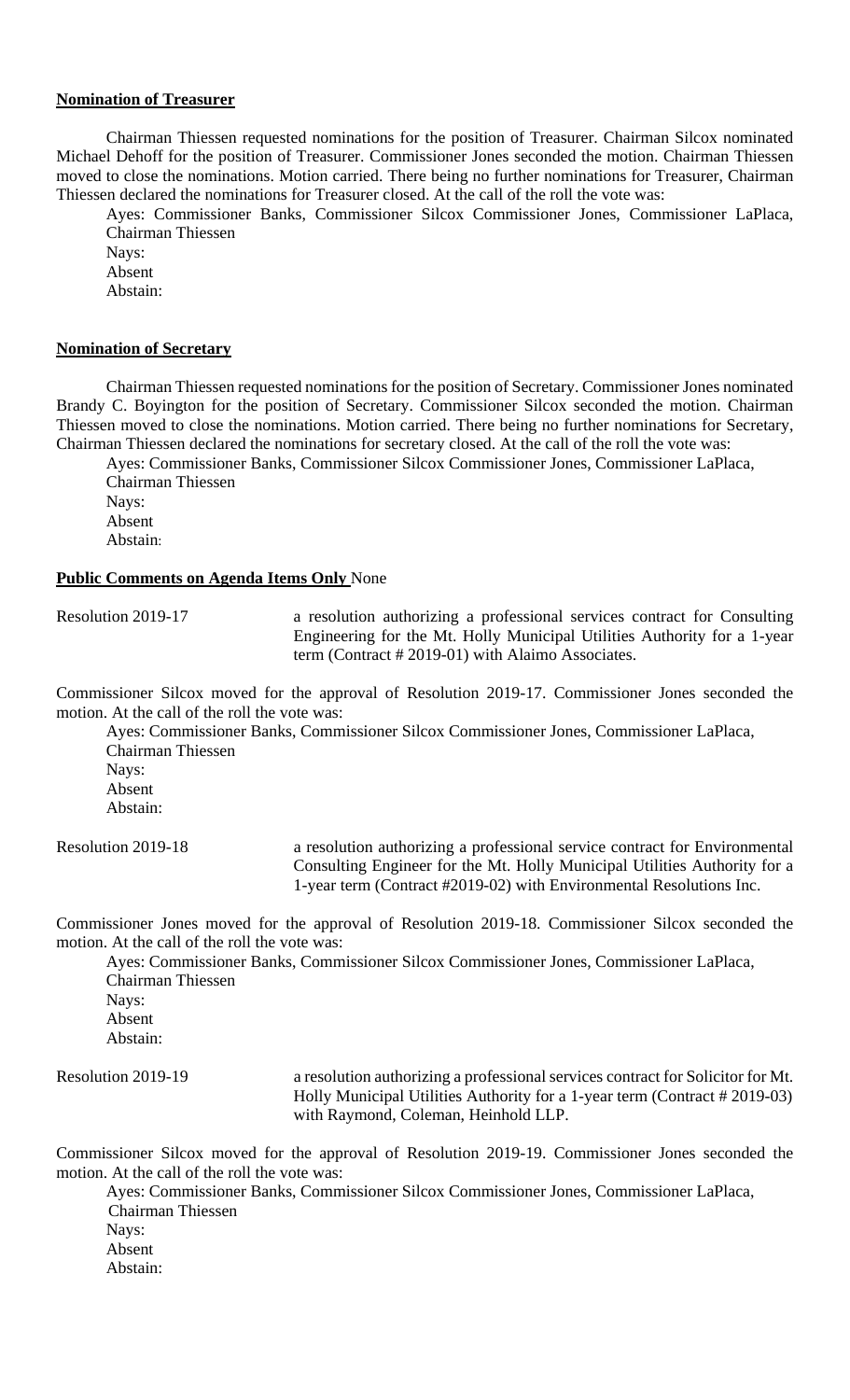Resolution 2019-20 a resolution authorizing a professional services contract for Special Counsel for the Mt. Holly Municipal Utilities Authority for a 1-year term (Contract # 2019-04) with The Garty Law Firm.

Commissioner Jones moved for the approval of Resolution 2019-20. Commissioner Silcox seconded the motion. At the call of the roll the vote was:

 Ayes: Commissioner Banks, Commissioner Silcox Commissioner Jones, Commissioner LaPlaca Chairman Thiessen Nays:

Absent Abstain:

Resolution 2019-21 a resolution authorizing a professional services contract for Bond Counsel for Mt. Holly Municipal Utilities Authority for a 1-year term (Contract #2019-05) with Parker Mc Cay P.A.

Commissioner Jones moved for the approval of Resolution 2019-21. Commissioner Silcox seconded the motion. At the call of the roll the vote was:

 Ayes: Commissioner Banks, Commissioner Silcox Commissioner Jones, Commissioner LaPlaca Chairman Thiessen Nays: Absent Abstain:

Resolution 2019-22 a resolution authorizing a professional services contract for Labor Counsel for the Mt. Holly Municipal Utilities Authority. (Contract # 2019-06) with Armando V. Riccio, LLC.

Commissioner Silcox moved for the approval of Resolution 2019-22. Commissioner Jones seconded the motion. At the call of the roll the vote was:

Ayes: Commissioner Banks, Commissioner Silcox Commissioner Jones, Commissioner LaPlaca, Chairman Thiessen Nays:

Absent Abstain:

Resolution 2019-23 a resolution authorizing an extraordinary unspecifiable service contracts for Computer Systems Consultant for the Mt. Holly Municipal Utilities Authority for a 1-year term (Contract #2019-07) with Hawkins Technologies.

Commissioner Silcox moved for the approval of Resolution 2019-23. Commissioner Banks seconded the motion. At the call of the roll the vote was:

Ayes: Commissioner Banks, Commissioner Silcox Commissioner Jones, Commissioner LaPlaca, Chairman Thiessen Nays: Absent

Abstain:

Resolution 2019-24 a resolution authorizing a professional services contract for Risk Management Consultant for Mt. Holly Municipal Utilities Authority for a 1-year term (Contract #2019-08) with Insurance Management Inc.

Commissioner Silcox moved for the approval of Resolution 2019-24. Commissioner Jones seconded the motion. At the call of the roll the vote was:

Ayes: Commissioner Banks, Commissioner Silcox Commissioner Jones, Commissioner LaPlaca, Chairman Thiessen Nays: Absent Abstain: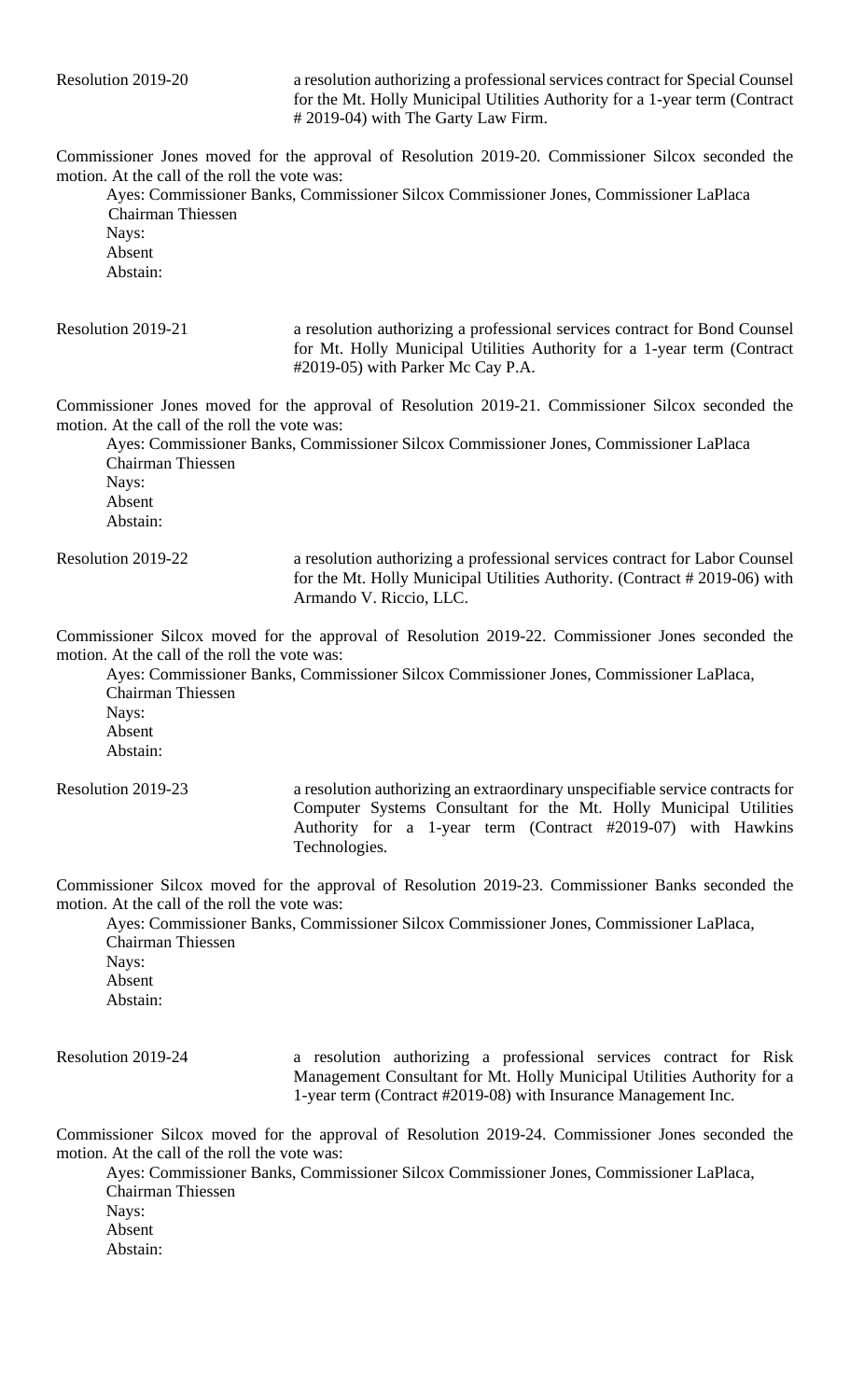Commissioner Jones moved for the approval of Resolution 2019-25. Commissioner Silcox seconded the motion. At the call of the roll the vote was:

Ayes: Commissioner Banks, Commissioner Silcox Commissioner Jones, Commissioner LaPlaca, Chairman Thiessen Navs: Absent Abstain:

Resolution 2019-26 a resolution designating Beneficial Bank as the banking institution for the Mt. Holly Municipal Utilities Authority.

Commissioner Jones moved for the approval of Resolution 2019-26. Commissioner Silcox seconded the motion. At the call of the roll the vote was:

 Ayes: Commissioner Banks, Commissioner Silcox Commissioner Jones, Commissioner LaPlaca Chairman Thiessen Nays:

Absent Abstain:

Resolution 2019-27 a resolution designating Robert G. Maybury as Public Agency Compliance Officer (PACO) for the Mt. Holly Municipal Utilities Authority for the current calendar year.

Commissioner Jones moved for the approval of Resolution 2019-27. Commissioner Silcox seconded the motion. At the call of the roll the vote was:

Ayes: Commissioner Banks, Commissioner Silcox Commissioner Jones, Commissioner LaPlaca, Chairman Thiessen Nays: Absent Abstain:

Resolution 2019-28 a resolution of the Mt. Holly Municipal Utilities Authority authorizing meetings for the year 2019 through the 2020 reorganization meeting

Commissioner Silcox moved for the approval of Resolution 2019-28. Commissioner Jones seconded the motion. At the call of the roll the vote was:

Ayes: Commissioner Banks, Commissioner Silcox Commissioner Jones, Commissioner LaPlaca, Chairman Thiessen Nays: Absent Abstain: Resolution 2019-29 a resolution adopting the Mt. Holly Municipal Utilities Authority's anti

discrimination policy.

Commissioner Silcox moved for the approval of Resolution 2019-29. Commissioner Jones seconded the motion. At the call of the roll the vote was:

Ayes: Commissioner Banks, Commissioner Silcox Commissioner Jones, Commissioner LaPlaca, Chairman Thiessen Nays: Absent Abstain: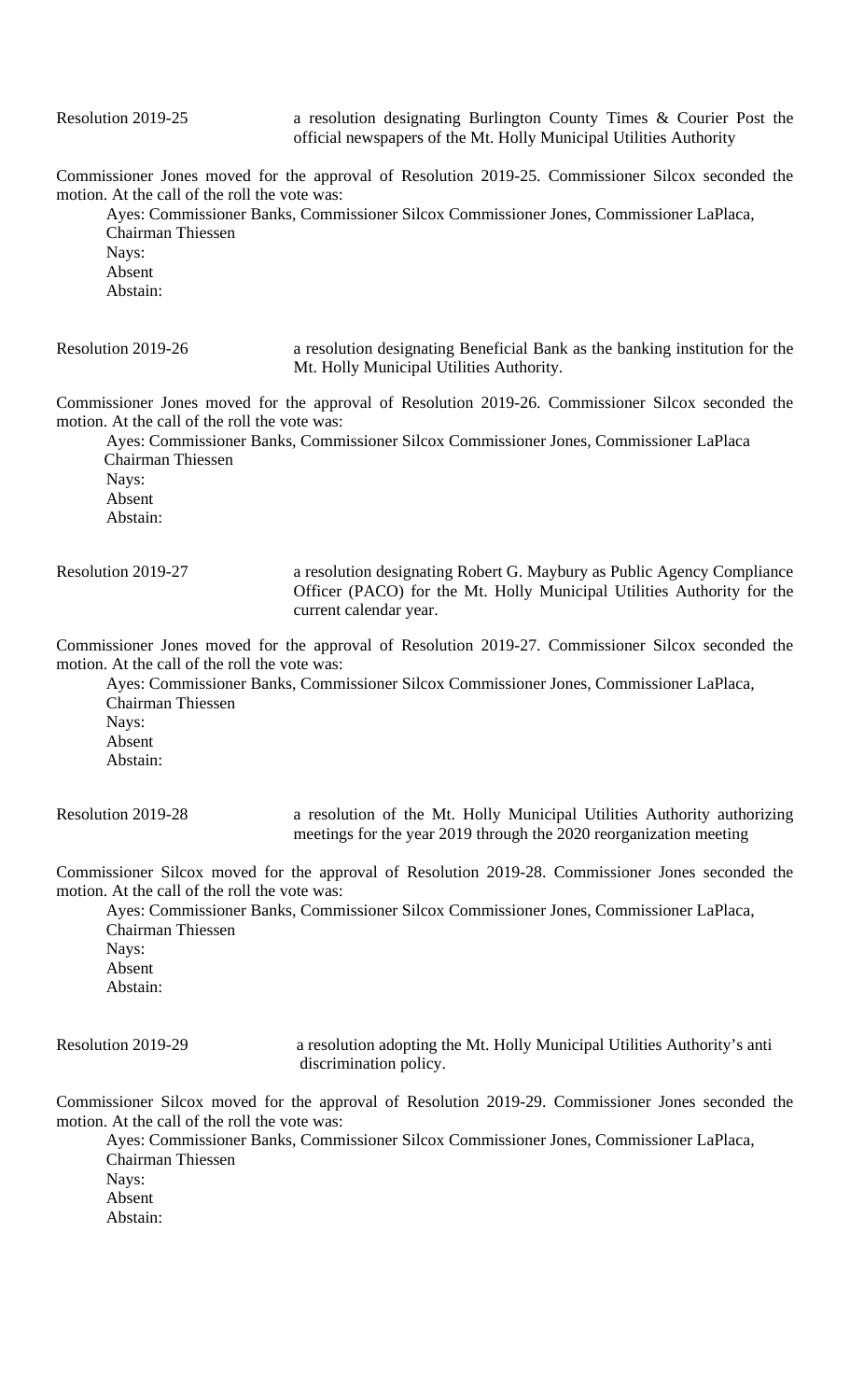Resolution 2019-30 a resolution authorizing actions to be performed on behalf of the Mt. Holly Municipal Utilities Authority

Commissioner Jones moved for the approval of Resolution 2019-30. Commissioner Silcox seconded the motion. At the call of the roll the vote was:

Ayes: Commissioner Banks, Commissioner Jones, Commissioner LaPlaca, Commissioner Silcox Chairman Thiessen Nays: Absent Abstain:

 Resolution 2019-31 a resolution appointing Robert G. Maybury as the Mount Holly Municipal Utilities Authority's Insurance Fund Commissioner.

Commissioner Silcox moved for the approval of Resolution 2019-31. Commissioner Jones seconded the motion. At the call of the roll the vote was:

Ayes: Commissioner Banks, Commissioner Jones, Commissioner LaPlaca, Commissioner Silcox Chairman Thiessen Nays: Absent Abstain:

 Resolution 2019-32 a resolution of the Mt. Holly Municipal Utilities Authority approving the cash management plan of the Mount Holly Municipal Utilities Authority for fiscal year 2019.

Mr. Dehoff explained to the board that the everything is the same as last year with the exception of the changes to the reserve balances. Commissioner Jones moved for the approval of Resolution 2019-32. Commissioner Silcox seconded the motion. At the call of the roll the vote was:

Ayes: Commissioner Banks, Commissioner Silcox Commissioner Jones, Commissioner LaPlaca, Chairman Thiessen Nays: Absent Abstain:

## **Approval of Minutes**

Commissioner Silcox moved for the approval of Regular Meeting Minutes of January 2019. Commissioner LaPlaca seconded the motion. The vote at the call of the roll was:

Ayes: Commissioner Banks, Commissioner Silcox, Commissioner LaPlaca, Chairman Thiessen Nays:

Absent: Abstain: Commissioner Jones

Commissioner Silcox moved for the approval of Executive Meeting Minutes Resolution 2019-12 of January 2019. Commissioner Banks seconded the motion. The vote at the call of the roll was:

Ayes: Commissioner Banks, Commissioner Silcox, Chairman Thiessen Nays: Absent:

Abstain: Commissioner Jones, Commissioner LaPlaca

## **New Business**

Resolution 2019-33 A resolution approving **S1NR** application for approval of sewer construction plans between the Mt. Holly Municipal Utilities Authority and Hirshland & Company for Dunkin Donuts in the Township of Hainesport.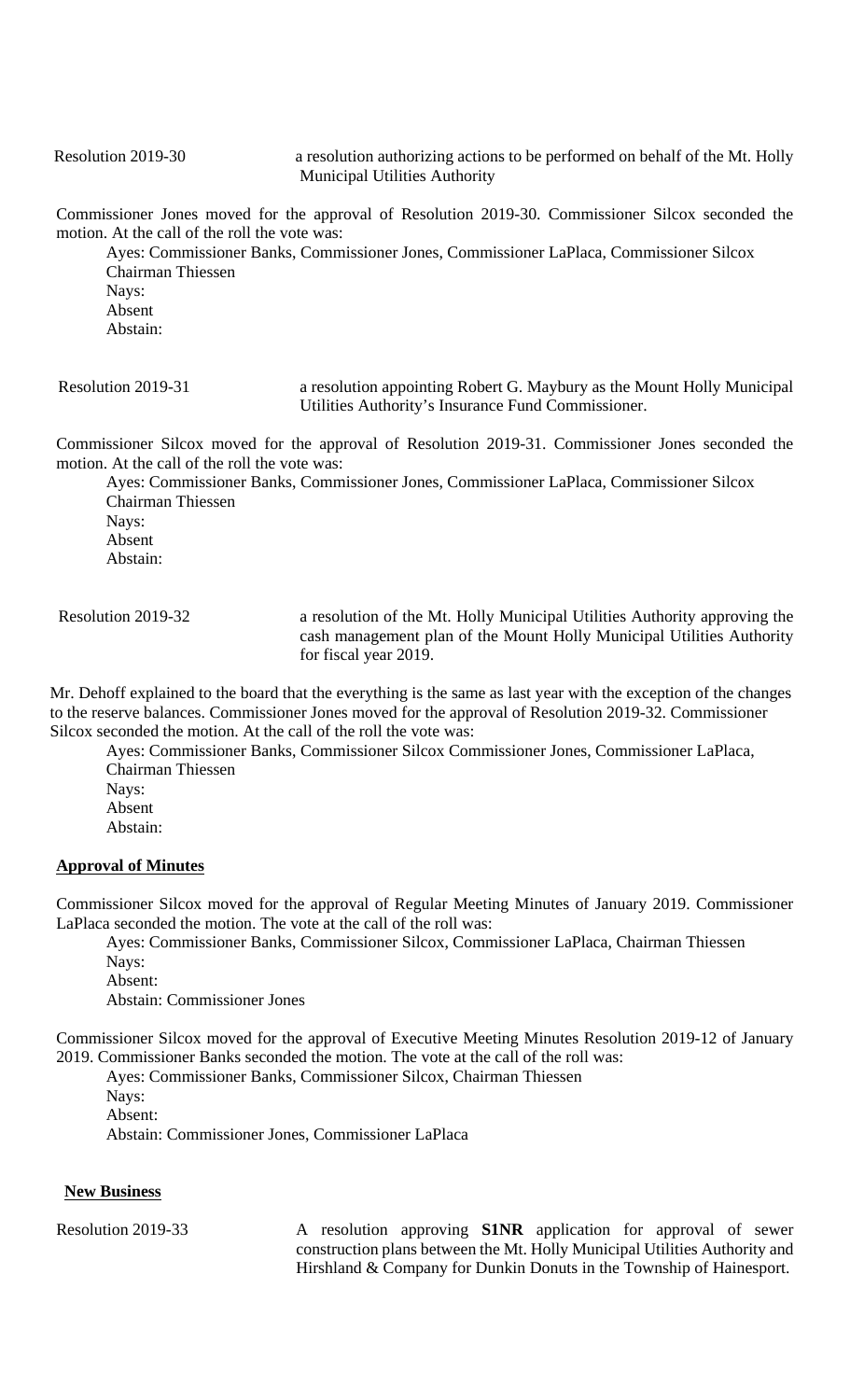Resolution 2019-34 A resolution approving the **S-2** service agreement between the Mt. Holly Municipal Utilities Authority and Dunkin Donuts in the Township of Hainesport.

Executive Director Maybury explained to the board the proposed construction will be next to the Maro Brothers Liquors off route 38 in Hainesport. The developer plans to build a Dunkin Donuts and five other retail shops. Commissioner Silcox moved for the approval of Resolution 2019-33 & Resolution 2019-34. Commissioner Jones seconded the motion. At the call of the roll the vote was:

Ayes: Commissioner Banks, Commissioner Silcox Commissioner Jones, Commissioner LaPlaca, Chairman Thiessen Nays: Absent Abstain:

Resolution 2019-35 A resolution authorizing engineering services contract with the Alaimo Group for replacement of the Rancocas Road 300 KW Generator A.

Executive Director Maybury explained to the board this is to replace a failing emergency generator at the Rancocas Road treatment facility that was installed with the original construction with the 1980 expansion. The generator is still operational but has had several failures requiring long-term rentals there over the last 18 months. Executive Director Maybury explained approval of this resolution will allow for the engineer services for design, bid phase and construction management for a total of \$64,000. The estimated project total could be as high as \$400,000 according to the engineer's estimate. This is a necessary project; the existing failing emergency generator is over 38 years old and it powers the Authority's raw sewer pumps for all of the sewer flow entering the treatment facility. Executive Director Maybury recommends moving forward with this project because of the critical pumping systems it powers. Commissioner Silcox moved for the approval of Resolution 2019-35. Commissioner LaPlaca seconded the motion. At the call of the roll the vote was:

Ayes: Commissioner Banks, Commissioner Silcox Commissioner Jones, Commissioner LaPlaca, Chairman Thiessen Nays: Absent Abstain:

Resolution 2019-36 A resolution of the Mt. Holly Municipal Utilities Authority approving the S-3 application for Our Lady Queen of Peace, Hainesport Township.

Executive Director Maybury explained this project is for a new 350 seat church at the intersection of Marne Highway where Broad Street intersects Lumberton Road. They have already had the S1 and S2 applications approved under previous resolutions. Approving resolution 2019-36 would allow this project to move forward. Commissioner Silcox moved for the approval of Resolution 2019-36. Commissioner Thiessen seconded the motion. At the call of the roll the vote was:

Ayes: Commissioner Banks, Commissioner Silcox Commissioner Jones, Commissioner LaPlaca, Chairman Thiessen Nays: Absent Abstain:

## **Consent Agenda**:

"All items listed with an asterisk (\*) are considered routine by the Authority and will be enacted by one motion. Should a Commissioner wish to discuss a consent agenda item separately, that item can be removed from the consent agenda and considered in its normal sequence."

| <i>*</i> Resolution 2019-13       | A resolution approving the operating expenses for the month of January<br>2019. |
|-----------------------------------|---------------------------------------------------------------------------------|
| <i>*</i> Resolution 2019-14       | A resolution approving the sewer refunds for the month of January 2019.         |
| <i><b>*Resolution 2019-15</b></i> | A resolution approving the expenditures for the month of January 2019           |
|                                   | from the escrow fund.                                                           |
| <i><b>*Resolution 2019-16</b></i> | A resolution approving the expenditures for the month of January 2019           |
|                                   | from the improvement replacement fund.                                          |

Commissioner Silcox moved for the approval of Resolutions 2019-13 through 2019-16. Commissioner LaPlaca seconded the motion. At the call of the roll the vote was:

Ayes: Commissioner Banks, Commissioner Silcox Commissioner Jones, Commissioner LaPlaca, Chairman Thiessen Navs: Absent Abstain: